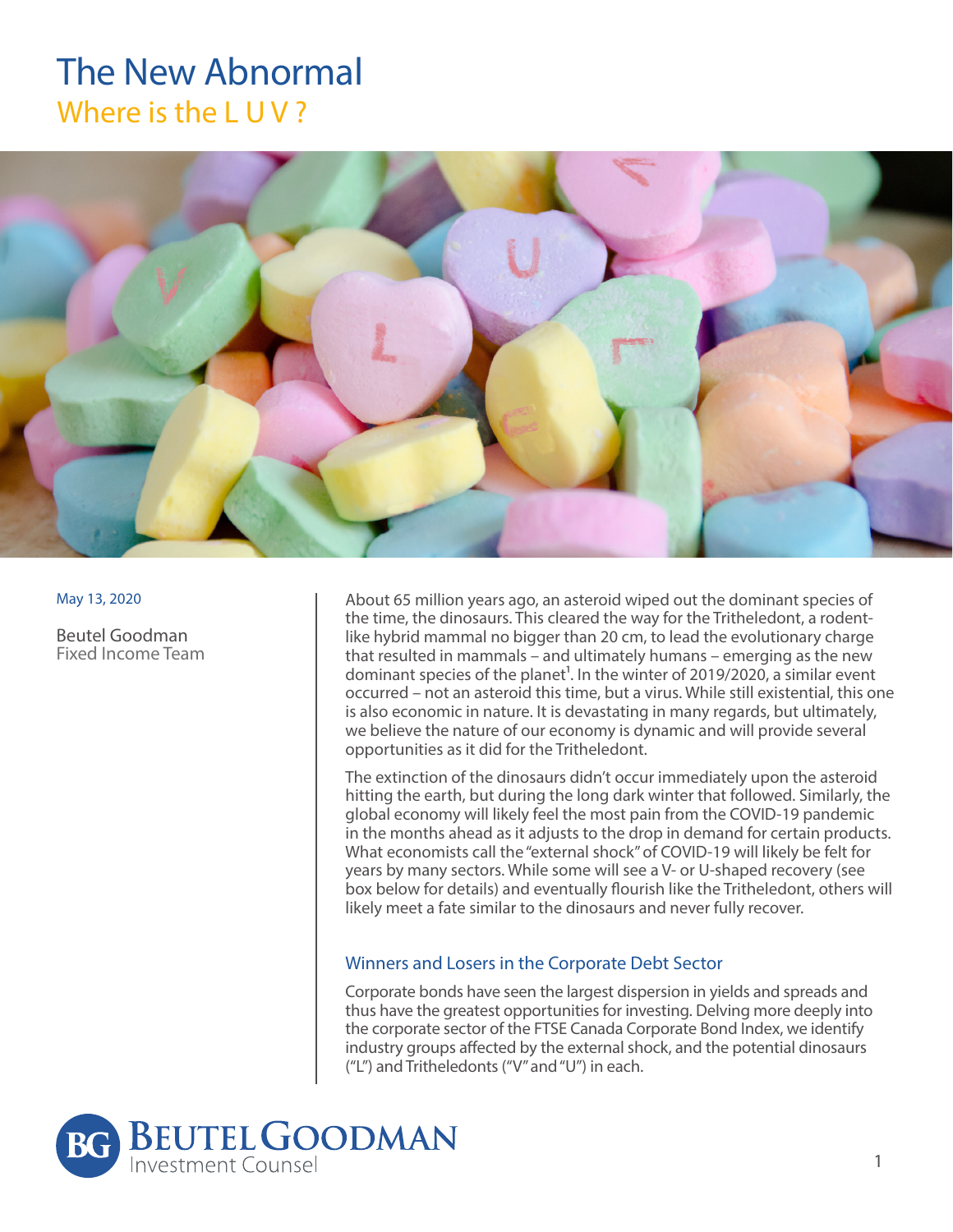# *V- and U-Shaped Recoveries*

## **Industrials – Consumer staples (U and V)**

Consumer staples such as groceries are fairly pandemicproof, and are benefiting from consumers' tendency to hoard (remember the toilet paper frenzy). They will likely face a V recovery. The more retail-oriented consumer cyclical companies that are considered non-essential will be more exposed to the pandemic, as stores are mandated to be closed or limited to e-commerce channels for sales. They will therefore likely face more of a U recovery.

# **Transportation – Rails (V)**

Demand for rail seems to be resilient; their diverse commodity base helps mitigate the risk of steep volume declines due to any one particular commodity (i.e., oil). In addition, Precision Scheduled Railroading (PSR) ensures the efficiency of operations and minimization of costs by optimizing schedules and routes.

# **Communication (V)**

This sector has been a strong performer in this crisis amid skyrocketing demand for remote communication. During the pandemic, telecommunication companies have become the new utilities as internet access becomes a necessity to work from home and home school. It is likely that 5G deployment will be delayed by the pandemic, which alleviates pressure on augmented capital spending.

# **Financials –Banks (U)**

Canada's banking system will be significantly impacted on a number of fronts. The most immediate concern surrounds existing loan books, both corporate and consumer, and the potential for a sharp uptick in delinquencies and charge-offs. Thus far, we've generally seen global peers increase provisions between four-fold and eight-fold vs. levels one year ago, but we'll have to wait until end of May for additional colour. Fortunately, the Canadian banks entered these unprecedented circumstances with strong capital positions, and at this point our internal stress tests have concluded that each institution should be able to withstand even the most severely adverse scenario. Moreover, for its part, OSFI has been quicker to act this time around than in previous downturns, having already announced a series of regulatory adjustments to support the financial and operational resilience of federally regulated banks, insurers and private pension plans.

# **Financials – Auto Finance (U)**

Prior to the pandemic, auto manufacturers were already under pressure due to changing industry dynamics. The disruptions caused by COVID-19 have led to further pressure as auto sales fall and the potential for loan losses at the captive finance arms could pressure balance sheets. The current environment has resulted in industry-wide downgrades and an underperformance in the bonds.

# **Infrastructure (V)**

The infrastructure sector will likely outperform, as it represents recession-proof demand. The regulated nature of utilities provides downside protection; we are all not going to freeze in the dark. There may be some concern on rising bad debt expense; however, it is likely most regulators will allow companies to establish regulatory deferral accounts to mitigate that risk. Some infrastructure (i.e., toll roads) do present volume risk and have seen demand sharply decline as employees work from home and the commuting and travel congestion is absent.

# **Energy – Power Generation (V)**

The power generation sector is relatively immune from COVID-19 effects as power demand will remain robust. Any weakness in demand from industrials is likely offset by an increase in demand from the residential sector when shelter-at-home is in place. The residential sector is a higher-margin business versus industrials. Most of the power generators in this sector have low merchant power exposure and sell their power under long-term power purchase agreements. For the whole sector, there may be slight delays in the construction of major projects and/or refurbishments as workers practice social distancing protocols.

# **Energy – Midstream and Pipelines (U)**

The midstream sector is indirectly impacted by the commodity price downturn, mainly as volumes through their processing and fractionation facilities and pipelines will be negatively affected by production cuts and shut-ins. This risk is offset by the level and nature of the companies' contracts. The majority of cash flows in this segment are underpinned by long-term, take-orpay contracts, fee-for-service contracts, and regulated structures. Counterparty risk is also a concern, but the vast majority of the offtakers are rated investment grade.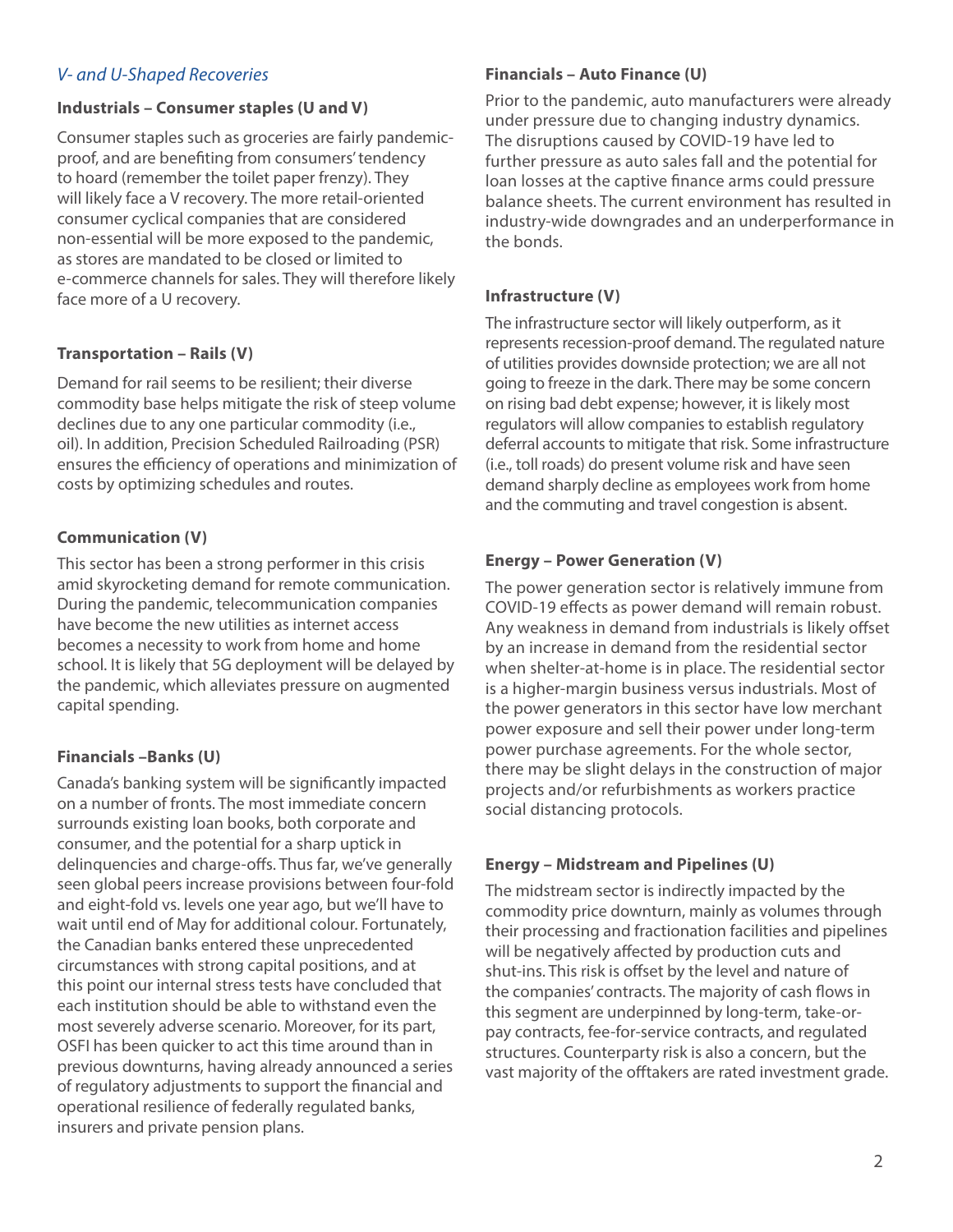# **Airport Authorities (U)**

Canadian airports have seen muted activity as repatriation flights have brought home the majority of Canadians abroad during the pandemic. Cargo flights are still flying, spurred by the online shopping boom that's taken place as customers stay home. However, overall airport activity is down significantly and as a result, so is airport authorities' revenue. In response, the government has waived all ground lease rents from March 2020 to December 2020 for the 21 airport authorities who pay rent to the federal government. This is a welcome development for credit in the airport sector as it will directly help offset the impacts of COVID-19 on margins and cash flows due to lower aeronautical revenues, airport improvement fees, and commercial cargo revenues. An additional positive for credit is that the airport authorities have the legislated ability to set rates and charges levied on airlines and passengers, which will help grow revenues back to pre-pandemic levels.

# *L-Shaped Recoveries*

## **Real Estate (L)**

The largest impact in this space will be on commercial real estate. Will COVID-19 change the way we work? Will it change the way we shop? There is a high likelihood

that a number of people will continue to work from home for a prolonged period and maybe even stay at home permanently, which will negatively affect commercial real estate as companies downsize their office space requirements. Many retail businesses and restaurants/bars may not survive, leading to higher vacancy rates. We have already seen bankruptcy filings for major retailers such as J. Crew and JC Penny, which may impact the make-up of malls. It is also likely online shopping will continue to increase, decreasing foot traffic in malls as well.

## **Energy – Oil and Gas (L)**

Crude oil was hit by the double whammy of decline in demand and a production quota fight between Russia and OPEC. Approximately 50% of a barrel of oil is used for the transportation sector. With airplanes practically grounded and distance travelled in cars down significantly, demand for oil has cratered. Major energy companies have responded with production cuts and curtailment, trims to capital budgets, project delays, dividend cuts and suspension of share buybacks. The focus is on capital discipline to persevere through the crisis. There will likely be continued credit downgrade and bankruptcies among small- to mid-size producers and overleveraged firms.

*Box plot of corporate sectors. The box plot shows the distribution of the Option Adjusted Spreads (in Basis Points). Key statistics such as median (line in the box), interquartile ranges (boxes) and 1.5 x quartiles (whiskers). The dots represent outliers within the data. Sectors that have suffered in this crisis have seen their spreads widen and distribution increase, which may reveal a valuable relative investment.* 

*Source: FTSE Universe & Bloomberg Barclays*

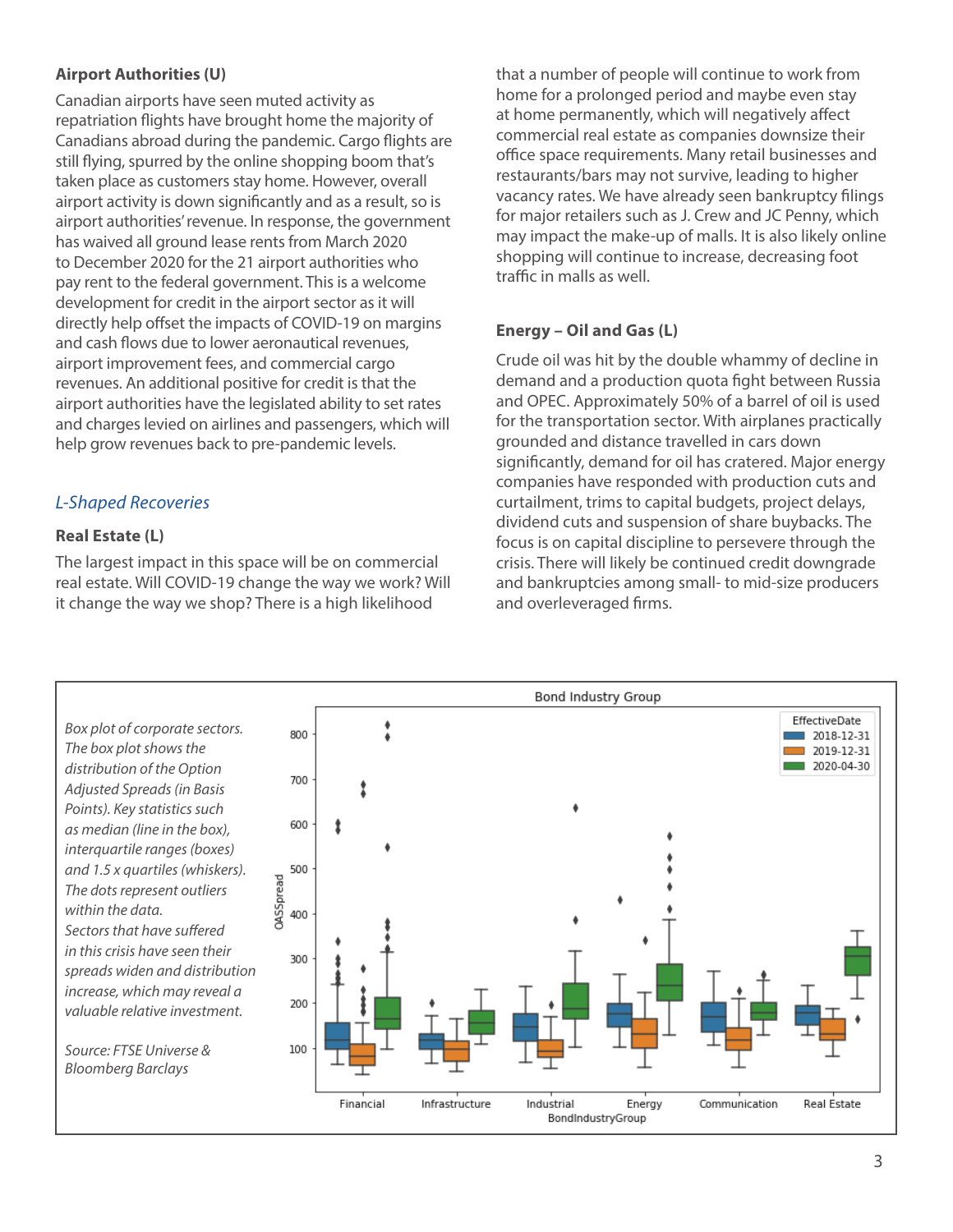## **Transportation – Airlines (L)**

The airlines are likely going to suffer their worst financial year ever. Airlines around the world are struggling to right-size fleets and capacity in response to travel bans and an overall drop in demand from 2019 levels. Around the world, governments have been offering support to the industry, albeit with some strings attached in the form of buyback and dividend restrictions, as well as limitations on executive pay. Canada appears to be the industry hold-out for the moment, though we expect some form of support to be announced in the coming weeks.

# Portfolio Positioning

Of course markets differ from biological evolution, and getting the growth trajectory correct (U, V or L) is only half the equation. The other half – how the market has priced in the growth expectations – determines the overall performance. For instance, some V and U issuers may not be a wise investment as they may be pricing in too much good news and appear expensive, while some sectors or companies that are expected to have an L-shaped recovery may be pricing in too dire an outcome and be a good opportunity. The pandemic has provided a unique opportunity to invest in sectors that have widened by too much and offer attractive yield relative to their expectations.

Within the credit allocations of our portfolios, in the long end we are focused primarily on utilities and

infrastructure, as issuer-specific (idiosyncratic) risk is less for these sectors due to their regulated nature. In the short end of the credit spectrum (3-7 years), we aim to take on idiosyncratic risk as we can more accurately model economic environments, cash flows and debt levels, and judge relative value across sectors.

Biological extinctions not only remove creatures but also create excellent opportunities for new ones to thrive. The COVID-19 economic shock will likely create a similar effect. Certain sectors face strong headwinds from the Great Pandemic Halt, but certain companies within those sectors can adapt to change and weather the storm, while others who likely entered the pandemic encumbered (i.e., too leveraged) may be forced into bankruptcy proceedings or debt restructurings. The deep dive and rigorous credit work performed by our credit team help to separate the survivors from the extinct.<sup>BG</sup>

## **NOTES**

<sup>1</sup>For further information we recommend the documentary "Your Inner Fish", which describes this fascinating evolution process.

#### **Related Topics and Links of Interest:**

- [Coronavirus Has Infected Markets ... Now What?](http://www.beutelgoodman.com/assets/searchable/Coronavirus-Has-Infected-Markets-Now-What.pdf)
- [Our Response to COVID-19 Investment Team Q&A](http://www.beutelgoodman.com/assets/searchable/COVID-19-Investment-Team-QA.pdf)
- [Beutel Goodman Mutual Fund Profiles](http://www.beutelgoodman.com/mutual-funds/mutual-fund-profiles/)

*©2020 Beutel, Goodman & Company Ltd. Do not copy, distribute, sell or modify this document without the prior written consent of Beutel, Goodman & Company Ltd. All opinions and estimates expressed in this document are as at May 13, 2020 and are subject to change without notice.*

*This document is not intended, and should not be relied upon, to provide legal, financial, accounting, tax, investment or other advice. This is not an invitation to purchase or trade any securities. Beutel, Goodman & Company Ltd. does not endorse or recommend any securities referenced in this document.*

*Certain portions of this commentary may contain forward-looking statements. Forward-looking statements include statements that are predictive in nature, that depend upon or refer to future events or conditions, or that include words such as "expects", "anticipates", "intends", "plans", "believes", "estimates" and other similar forward-looking expressions. In addition, any statement that may be made concerning future performance, strategies or prospects, and possible future portfolio action, is also forward-looking statement. Forward-looking statements are based on current expectations and forecasts about future events and are inherently subject to, among other things, risks, uncertainties and assumptions which could cause actual events, results, performance or prospects to be incorrect or to differ materially from those expressed in, or implied by, these forward-looking statements.*

*These risks, uncertainties and assumptions include, but are not limited to, general economic, political and market factors, domestic and international, interest and foreign exchange rates, equity and capital markets, business competition, technological change, changes in government regulations, unexpected judicial or regulatory proceedings, and catastrophic events. This list of important factors is not exhaustive. Please consider these and other factors carefully before making any investment decisions and avoid placing undue reliance on forward-looking statements. Beutel Goodman has no specific intention of updating any forward-looking statements whether as a result of new information, future events or otherwise.*